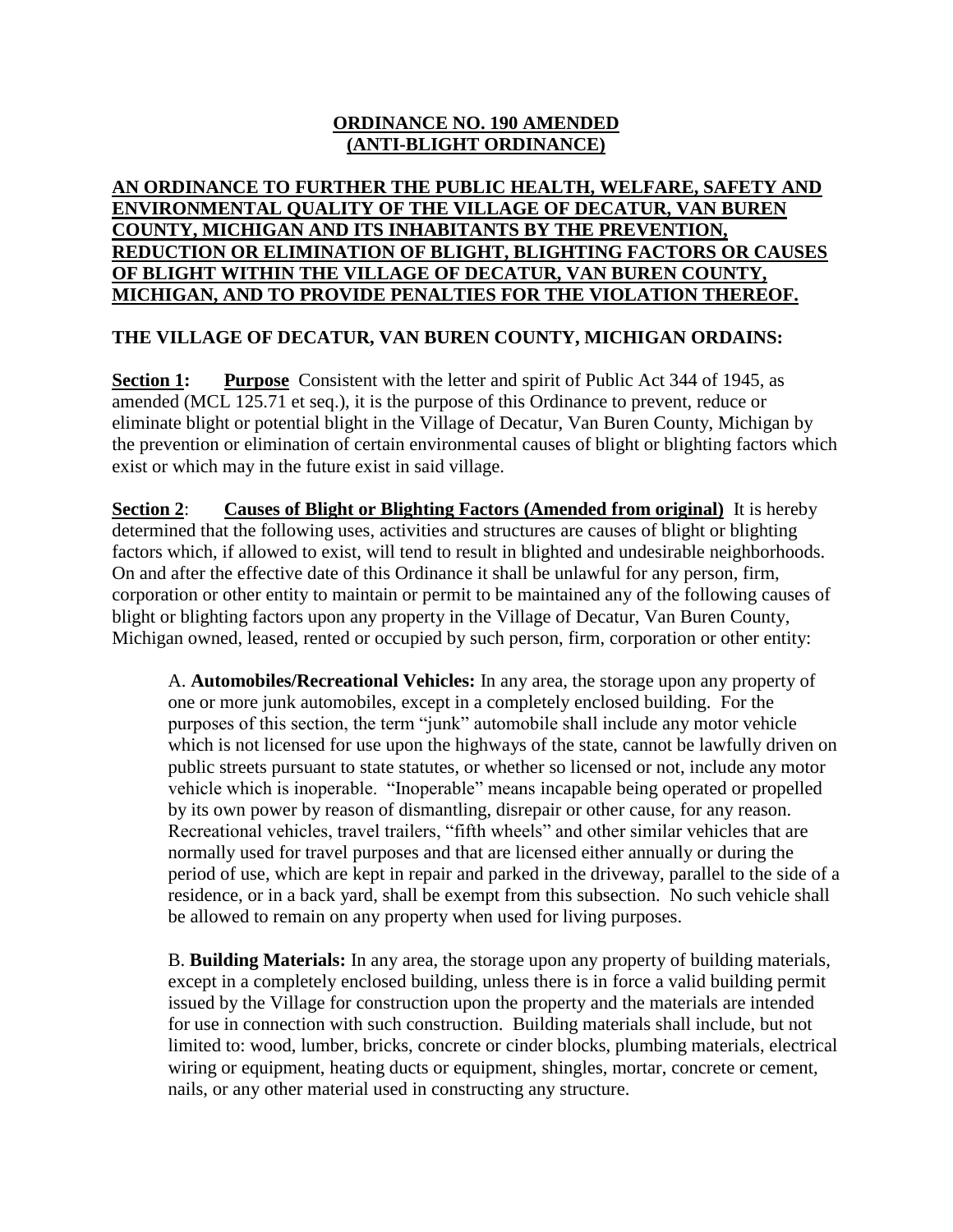C. **Trash:** In any area, the storage or accumulation of junk, trash, rubbish, or refuse of any kind, except domestic refuse stored in such a manner as not to create a nuisance. The term "junk" shall include bottles, cans, garbage, rubbish, parts of machinery or motor vehicles, appliances stored in the open, remnants of wood, metal or any other materials and/or building materials, or other cast-off material of any kind, whether or not the same could be put to any reasonable use.

D. **Damaged Houses:** In any area, the existence of any structure, or part of structure, which because of fire, wind or natural disaster or physical deterioration is no longer habitable as a dwelling, can't legally be occupied, pursuant to Village zoning, building or other Village regulations, nor useful for any other purpose for which it may have been intended.

E. **Vacant Buildings:** In any area, the existence of any vacant dwelling, garage, or other out-buildings not kept securely locked, windows kept glazed, or neatly boarded up and otherwise protected to prevent entrance thereto vandals.

F. **Unfinished Construction:** In any area, the existence of any partially completed structure, unless such structure is in the course of construction, in compliance with a valid building permit issued by the Village and the construction is completed within a reasonable time.

G. **Watercrafts:** In any area, the storage upon any property of one or more junk watercraft, except in a completely enclosed building. For the purposes of this section, "junk" watercraft shall include any boats, pontoon boats, watercraft or devices designed for water recreational purposes, which are not registered with the state, cannot be lawfully used on any waters of the state pursuant to state statutes, or whether registered or not, any boats, pontoon boats, watercraft or devices designed for water recreational purposes, which are inoperable. "Inoperable" means incapable of being operated or propelled under its own power by reason of dismantling, disrepair or other cause.

H. **Semi-Trailers:** In any area, the existence of semi-trailers being used for storage, unless they are kept in the ordinary course of business in a district zoned specifically for commercial business.

J. **Woodpiles:** In any area, the existence of large amounts of lumber and\or timber. An accumulation of this type of material is allowed as a designated wood pile under the following conditions: the woodpile area to be located within the back yard; the wood is to be stacked orderly, with no random piles; the woodpile is to be maintained in such a manner so as not to allow harborage for rodents, snakes or other vermin. Woodpiles must be maintained so as not to endanger the safety of others or tend to depreciate the value of property of others.

K. **Snowmobiles and Motorcycles:** In any area, the storage upon any property of one or more junk snowmobiles or motorcycles, except in a completely enclosed building. For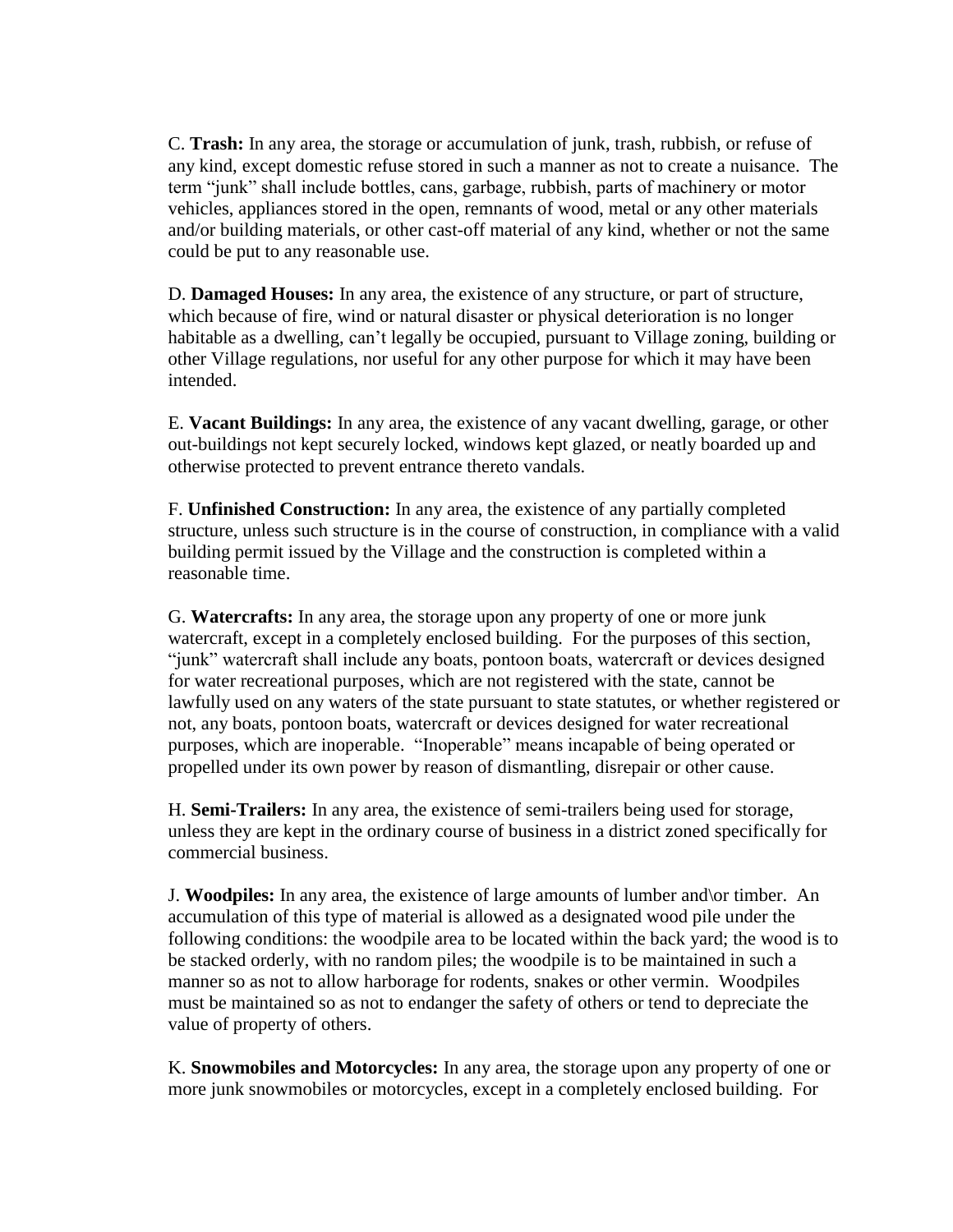the purposes of this section, the "junk" snowmobiles or motorcycles shall include any snowmobiles or motorcycles which are not registered with the state, cannot be lawfully driven where permitted, pursuant to state statutes, or whether so registered or not, any snowmobiles or motorcycles which are inoperable for any reason. "Inoperable" means incapable of being operated or moved under its own power by reason of dismantling, disrepair or other cause.

**Section 3: Enforcement and Violations** This Ordinance shall be enforced by such person(s) who shall be so designated by the Village Council of the Village of Decatur, Van Buren County, Michigan.

The owner, if possible, or responsible party, and the occupant of any property upon which any of the causes of blight or blighting factors set forth in Section 2 hereof is found to exist shall be notified in writing to remove or eliminate such causes of blight or blighting factors from such property within ten (10) days after service of the notice upon him/her/them. Such notice may be served personally or by certified mail, return receipt requested, or by leaving the same with an adult person on the premises, or by affixing the same on two prominent places on the premises, in which latter case, a copy of the notice shall be sent to the owner or occupant at his or her last known address by regular mail with proof of mailing. Additional time may be granted by the Enforcement Officer where bona fide efforts to remove or eliminate such causes of blight or blighting factors are in progress.

Failure to comply with such notice within the time allowed by the owner and /or occupant shall constitute a violation of this section.

Owners and occupants with a prior violation under this Ordinance found to have blight on their property are in immediate violation of this Ordinance and may be issued a citation without providing 10 days' notice.

**Section 4**: **Sanctions** A person found to have violated this ordinance by a court of competent jurisdiction shall be penalized as follows:

1<sup>st</sup> Offense. A civil fine of up to \$100 plus costs of up to \$500

2<sup>nd</sup> Offense. Where the Defendant has one (1) prior violation, a civil fine of up to \$250 plus costs of up to \$500.

3<sup>rd</sup> Offense. Where the Defendant has two (2) prior violations, a civil fine of up to \$500 plus costs of up to \$500.

4<sup>th</sup> Offense. Where the Defendant has three (3) prior violations, a civil fine of up to \$1000 plus costs of up to \$500.

In addition to the above, said Court may issue and enforce any judgment, writ, or order necessary to enforce this ordinance, including but not limited to ordering abatement of the blight or issuing a standing blight removal order permitting the Village of Decatur to remove said blight and seek post order or judgment compensation for the costs of removal, or grant any other relief permitted by MCL 600.8302.

If 31 days after payment is due in the judgment or order of the court, the amount due in said judgment or order (excluding damages) is not paid, and if the legal description is contained in the Judgment itself, the Judgment may be recorded as a lien on the real property containing the blight pursuant to MCL 600.8731(1).

The costs recoverable are not limited to the costs taxable in ordinary civil actions and may include all expenses, direct and indirect, to which the Village of Decatur has incurred